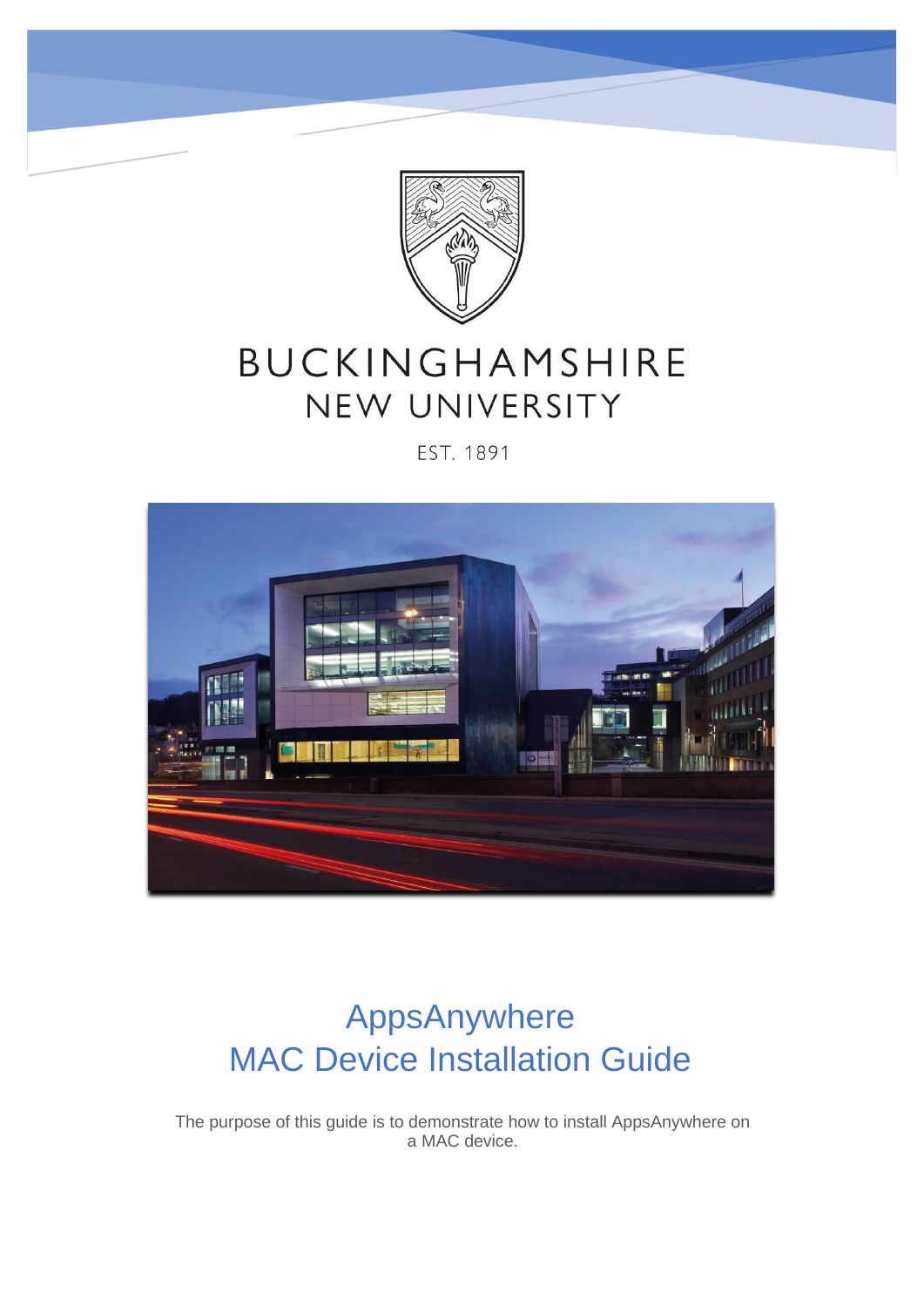

# **Table of Contents**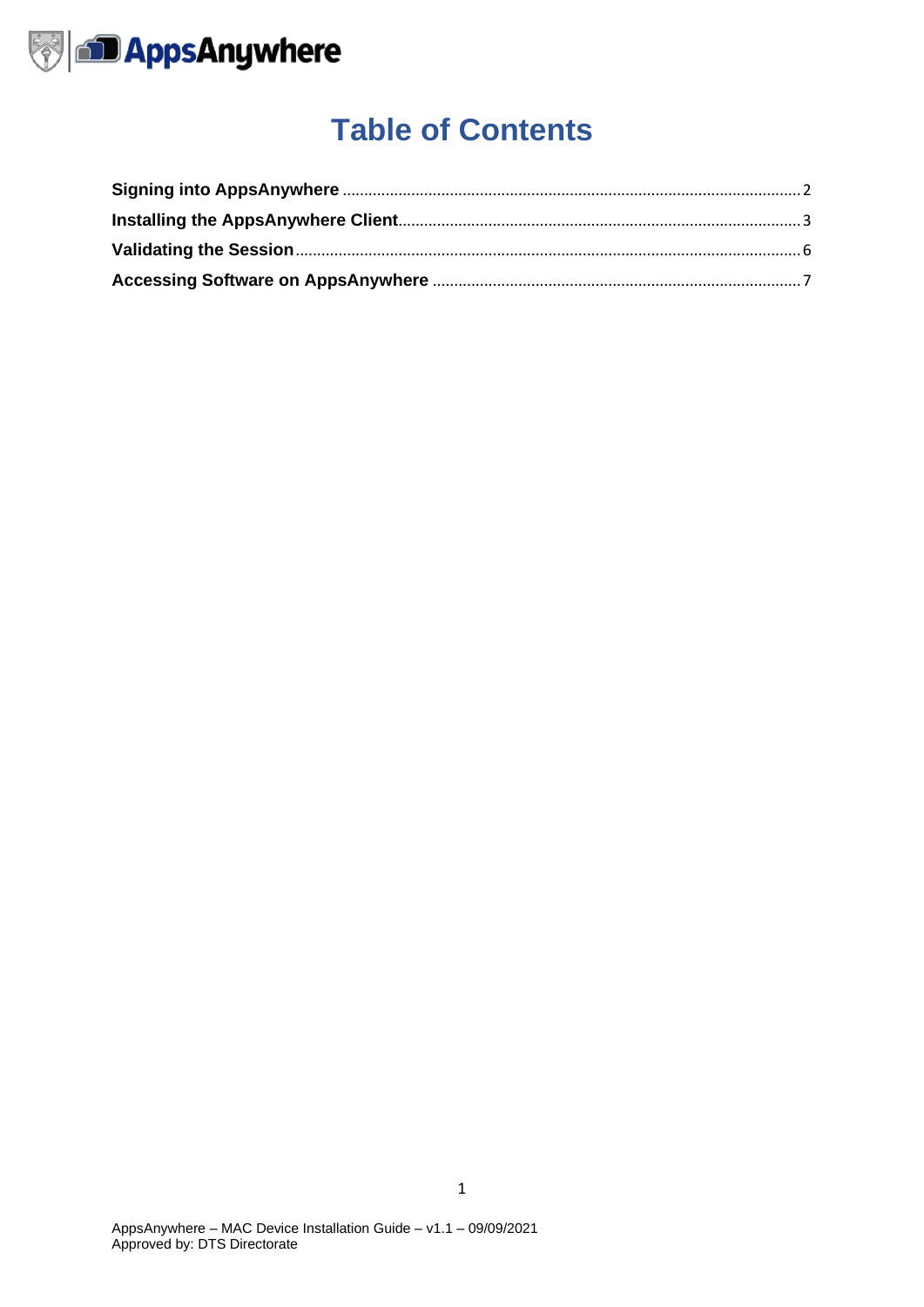

## **Signing into AppsAnywhere**

- <span id="page-2-0"></span>1. Visit the AppsAnywhere website via the following link below: <https://appsanywhere.bucks.ac.uk/login>
- 2. Proceed to sign into AppsAnywhere via either of the two options below:



**NOTE:** You will need to sign in using your University email + your standard password E.g. [Joe.Bloggs@bucks.ac.uk](mailto:Joe.Bloggs@bucks.ac.uk) (staff) or [studentid@bucks.ac.uk](mailto:studentid@bucks.ac.uk) (students).

When signed in, you will be met with the following screen:

# **Welcome to AppsAnywhere**

It's my first time using AppsAnywhere on this device. Let's go.

I've already used AppsAnywhere on this device!

Please select '**It's my first time using AppsAnywhere on this device**'.

If you should experience any difficulty signing into AppsAnywhere or throughout the installation process, please contact the IT Service Desk who shall be able to investigate the problem for you. Our team can be contact via our email address, [it@bucks.ac.uk,](mailto:it@bucks.ac.uk) or via telephone call on 01494-605000 (option 1).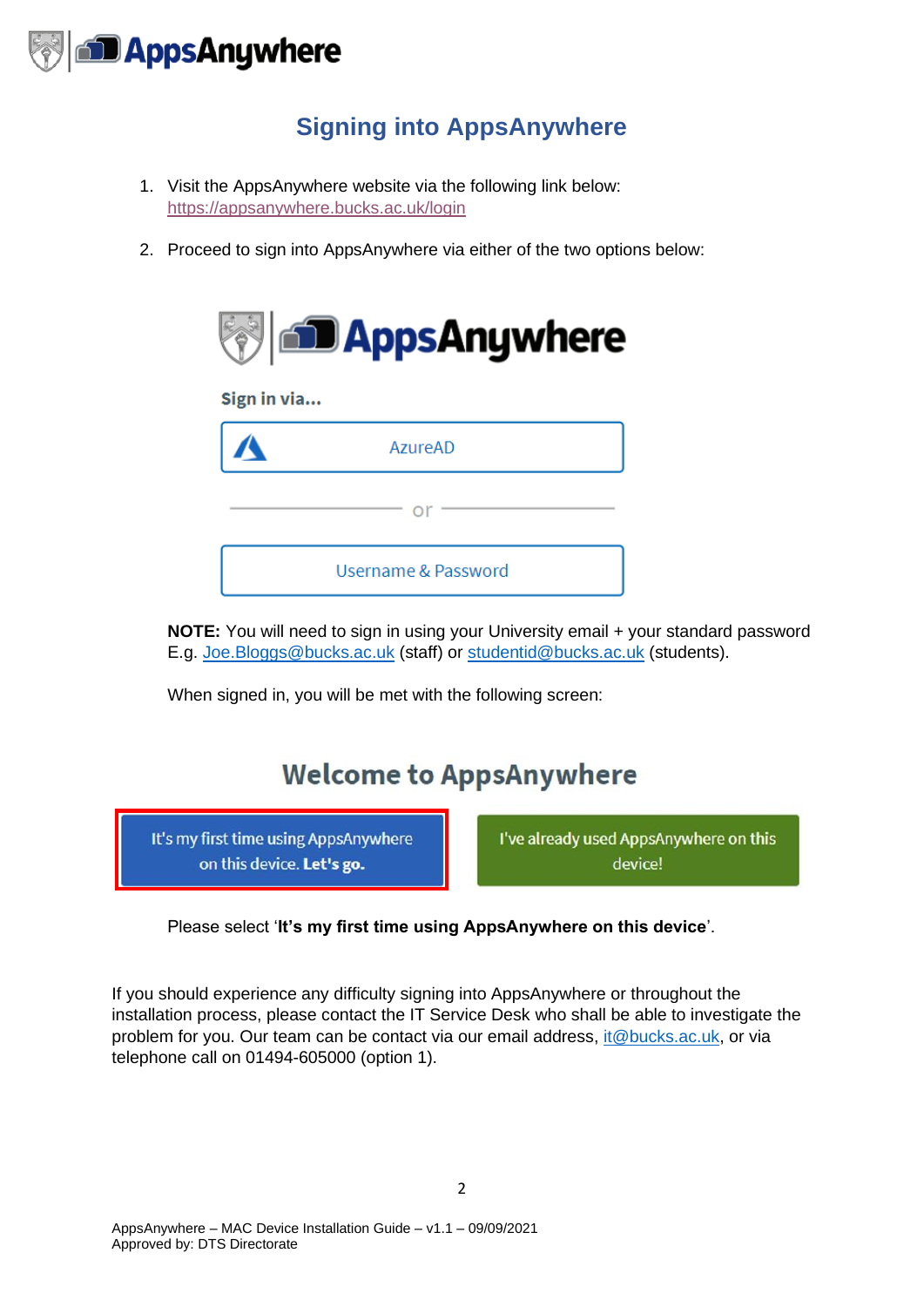

### **Installing the AppsAnywhere Client**

<span id="page-3-0"></span>In order to load software from AppsAnywhere website, we will need to install the AppsAnywhere Cloudpaging client. Please see the guidance below on how to do this:

1. If you had chosen 'It's my first time using AppsAnywhere on this device' you will be met with the following screen:

|              | You only need to do this the first time you visit AppsAnywhere on each device.<br>To access AppsAnywhere, just install the software |
|--------------|-------------------------------------------------------------------------------------------------------------------------------------|
| $\mathbf{1}$ | The download should start automatically.<br>(If it hasn't after 5 seconds, <b>click here</b> ).                                     |
|              | When the download has finished, click <b>Run'</b> to launch the software.                                                           |
| 3            | Click 'Next' until 'Done' appears.                                                                                                  |
|              | Only click Done once you've completed the installation.                                                                             |

2. A download should start in the bottom-right hand corner of your dock in the 'downloads' app. Simply click on the box icon to start the download:

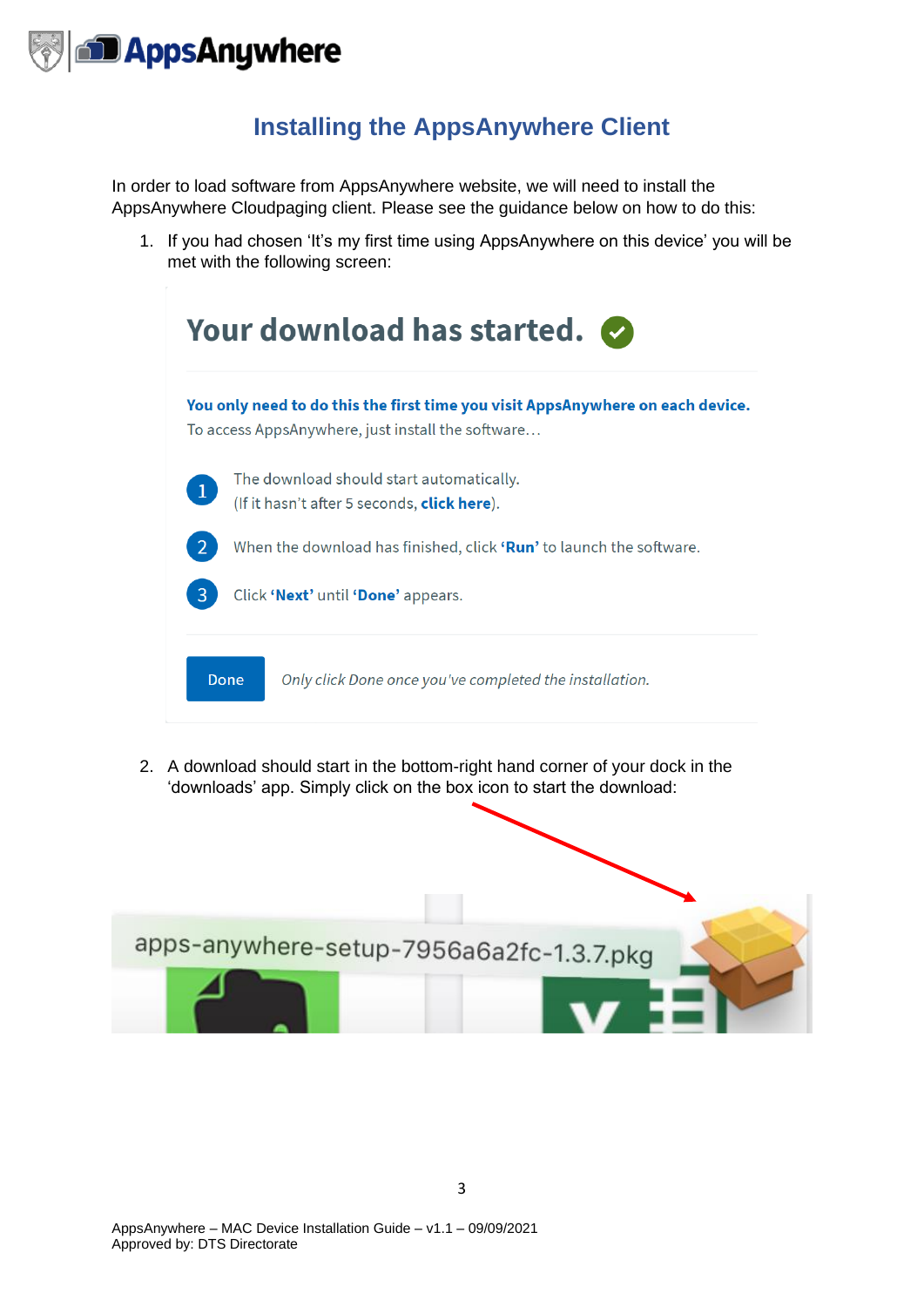

3.

Once you have clicked on the box to start the download, you will be met with the AppsAnywere installer. Simply click '**Continue'** when you see this screen. You may get a pop-up message to ask if you would like to allow this installation to proceed. Please click '**Allow**' if you see this.

| $\bullet\bullet\circ$                       | Clinstall apps-an where-setup-7956a6a2fc-1.3.7                             |
|---------------------------------------------|----------------------------------------------------------------------------|
|                                             | Welcome to the apps-anywhere-setup-7956a6a2fc-1.3.7 Installer              |
| <b>Introduction</b>                         | You will be guided hrough the steps necessary to install this<br>software. |
| <b>Destination Select</b><br>$\blacksquare$ |                                                                            |
| Installation Type<br>$\bullet$              |                                                                            |
| Installation<br>$\blacksquare$              |                                                                            |
| Summary<br>$\bullet$                        |                                                                            |
|                                             |                                                                            |
|                                             |                                                                            |
|                                             |                                                                            |
|                                             |                                                                            |
|                                             |                                                                            |
|                                             |                                                                            |
|                                             |                                                                            |
|                                             |                                                                            |

4. Select the drive you wish to install it to and click '**Continue**' again.

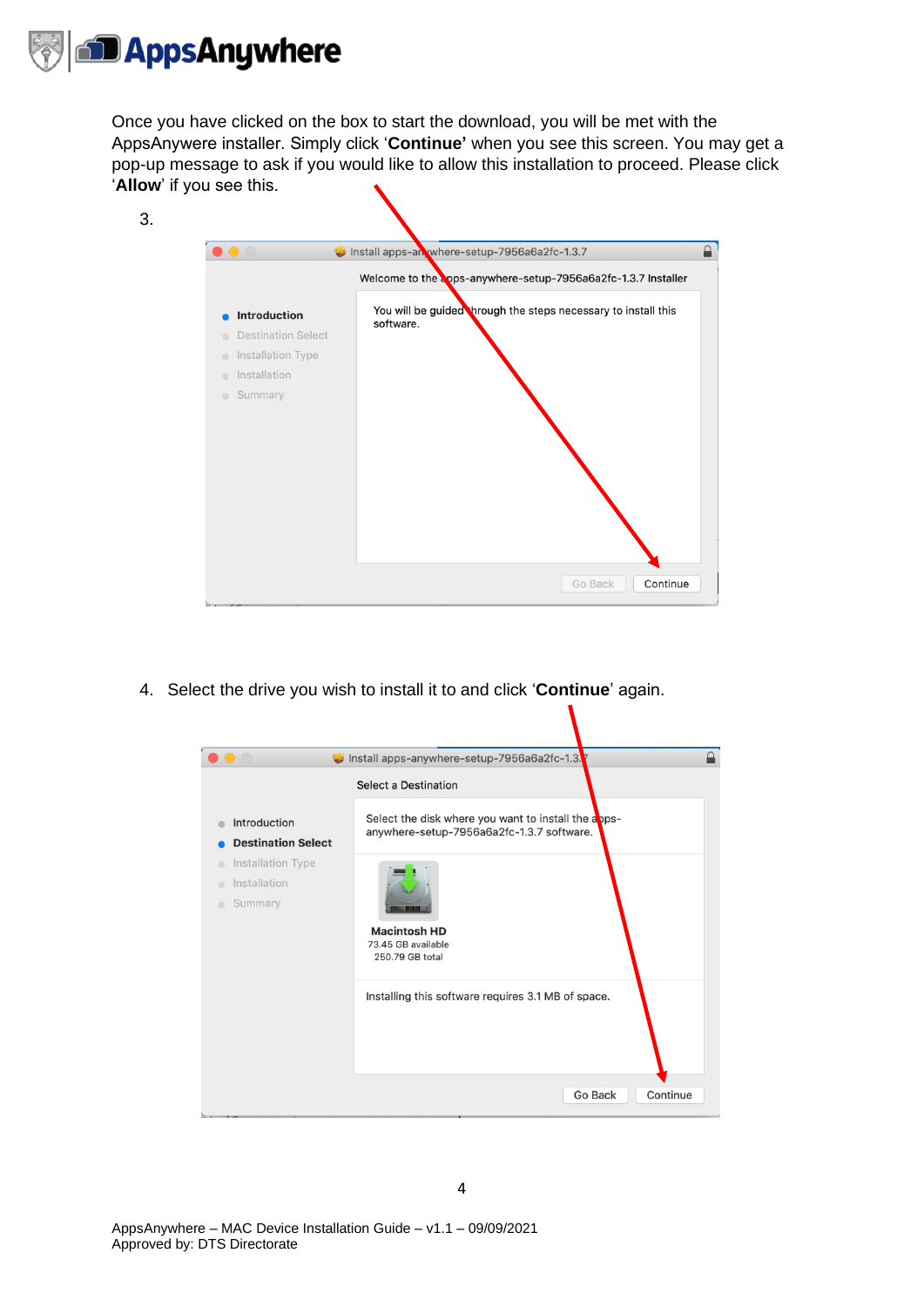

- Install apps-anywhere-setup-7956a6a2fc-1.3.7 Standard Install on "Macintosh HD" This will take 3.1 MB of space on your computer. Click Install to perform a standard installation of this software Change Install Location... Go Back Install
- 6. Once the final installation below has completed, please refer back to the AppsAnywhere website:<https://appsanywhere.bucks.ac.uk/>

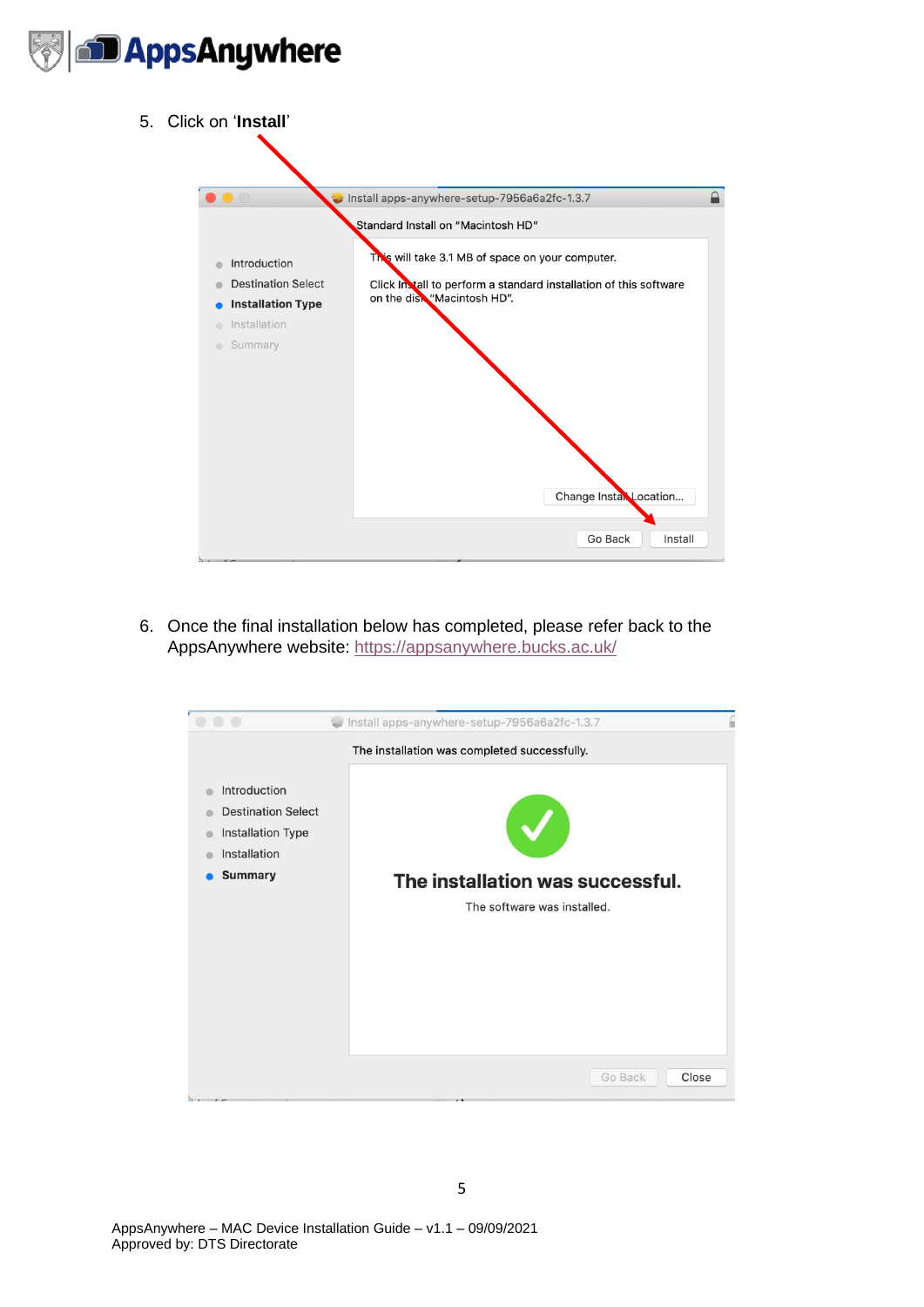

### **Validating the Session**

<span id="page-6-0"></span>When accessing the AppsAnywhere website, it will attempt to communicate with the client that we installed previously and display the following messages:

1. The website shall attempt to validate the session as shown below:



**NOTE:** If you notice any pop-ups in your browser requesting permission to open the AppsAnywhere app, always make sure to click '**Allow**'.

2. Once complete, you should be met with this final message:



If for any reason AppsAnywhere fails to validate, you will be met with the '**Validation failed**' banner as shown below. If this happens, click on '**Retry**'. If that does not solve the issue, restart your web browser andlog back into AppsAnywhere.

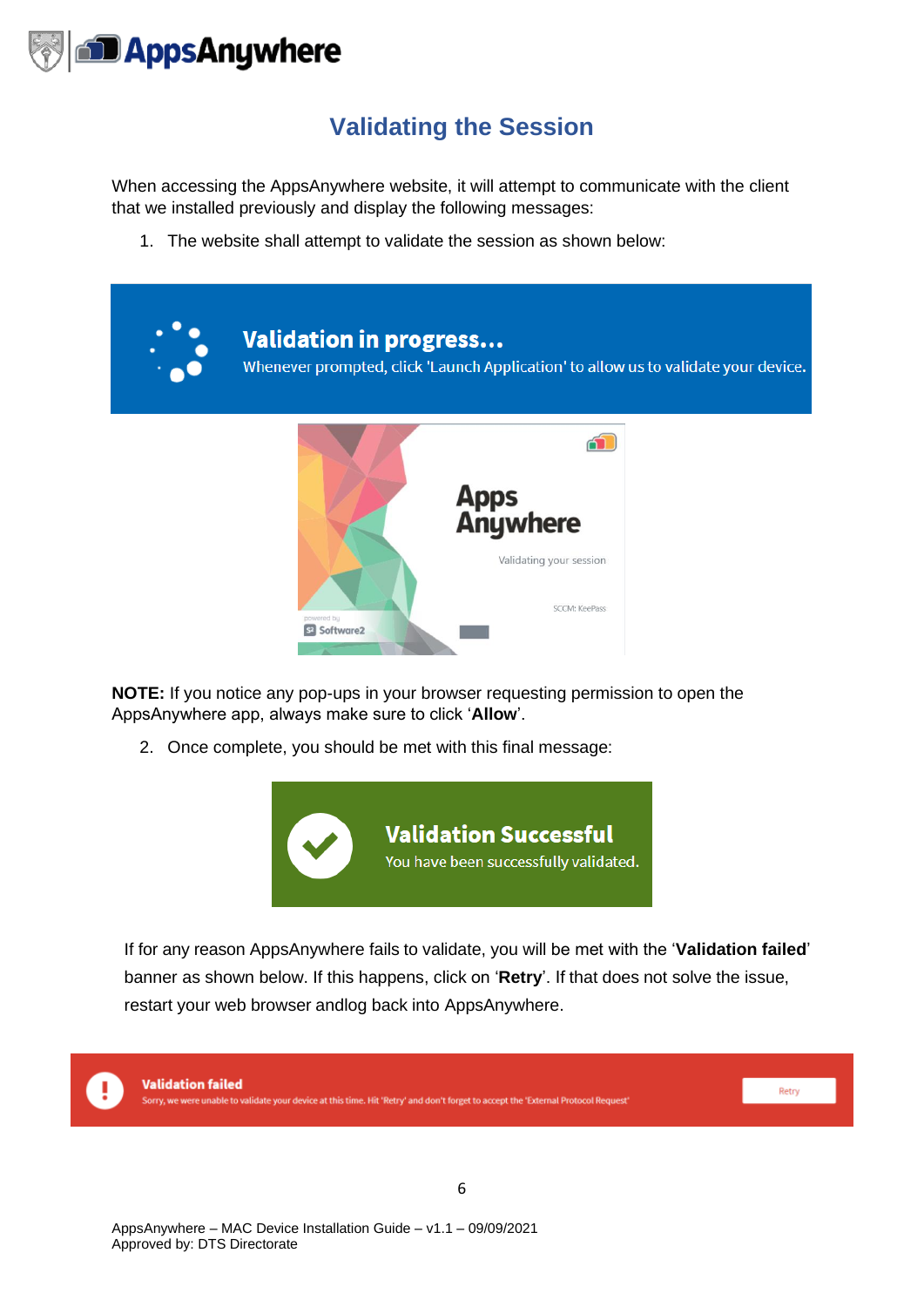

### **Accessing Software on AppsAnywhere**

<span id="page-7-0"></span>Once the AppsAnywhere client has been installed and validated on the website, we are now able to access a plethora of software that are used for teaching and studying at Buckinghamshire New University. Please see the steps below on how to run the software:

1. Search for the software that you wish to use either using the search tool or by scrolling down the page:



3. This will then begin launching the app: